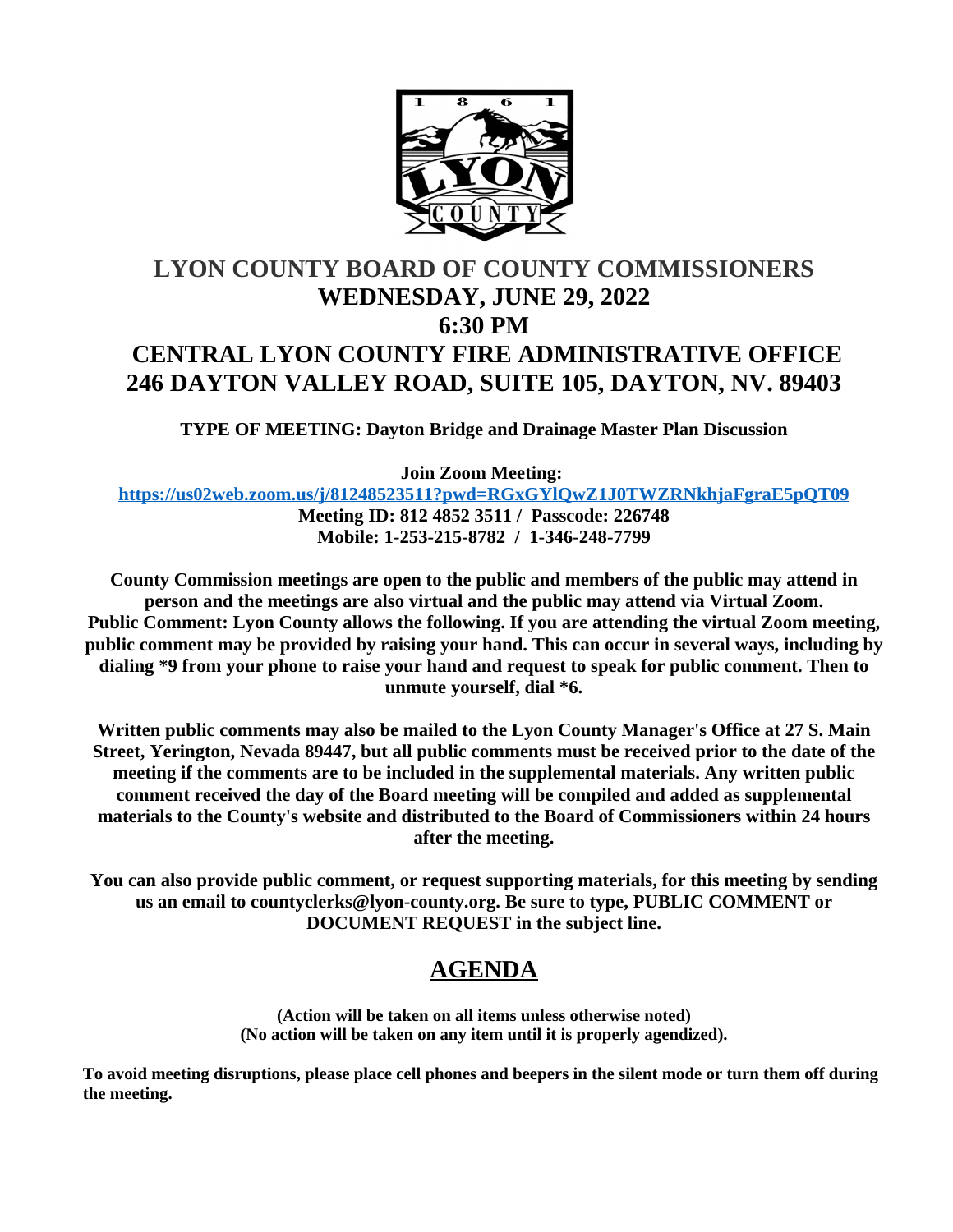**The Board reserves the right to take items in a different order to accomplish business in the most efficient manner. Items may be combined for consideration and items may be pulled or removed from the agenda at anytime.**

**Restrictions on comments by the general public: Any such restrictions must be reasonable and may restrict the time, place and manner of the comments, but may not restrict comments based upon viewpoint.**

 **BOARD OF COMMISSIONERS SPECIAL MEETING** - *All or some Board of Commission Members may elect to call-in to this meeting The public can access this meeting at the above address.*

### **1. Roll Call**

#### **2. Pledge of Allegiance**

**3. Public Participation (no action will be taken on any item until it is properly agendized)** - *It is anticipated*  that public participation will be held at this time, though it may be returned to at any time during the agenda. *Citizens wishing to speak during public participation are asked to state their name for the record and will be limited to 3 minutes. The Board will conduct public comment after discussion of each agenda action item, but before the Board takes any action.*

#### **4. For Possible Action: Review and adoption of agenda**

#### **5. County Manager**

- 5.a. For Possible Action: Review and adopt the North Dayton Valley Area Drainage Master Plan [- North Dayton Valley Area Drainage Master Plan 2019](https://legistarweb-production.s3.amazonaws.com/uploads/attachment/pdf/1435325/08.01.2019_NORTH_DAYTON_VALLEY_AREA_DRAINAGE_MASTER_PLAN_FINAL_DRAFT.pdf)
- 5.b. For Possible Action: Review and adopt the South Dayton Valley Area Drainage Master Plan [- South Dayton Valley Area Drainage Master Plan 2020](https://legistarweb-production.s3.amazonaws.com/uploads/attachment/pdf/1435327/SDVADMP_TSDN_Final_June_2020.pdf)
- 5.c. For Possible Action: Presentation, discussion and direction to the County Manager on the location, supporting road network, and funding for a second bridge in the Dayton area.

#### **6. Commissioner Comments**

**7. Public Participation (no action will be taken on any item until it is properly agendized)** - *It is anticipated that public participation will be held at this time, though it may be returned to at any time during the agenda. Citizens wishing to speak during public participation are asked to state their name for the record and will be limited to 3 minutes. The Board will conduct public comment after discussion of each agenda action item, but before the Board takes any action.*

#### **8. Adjourn**

**This agenda has been posted in accordance with the open meeting law at the Lyon County Administrative Complex.**

Lyon County recognizes the needs and civil rights of all persons regardless of age, race, color, religion, sex, **handicap, family status, or national origin. In accordance with Federal civil rights law and U.S. Department of Agriculture (USDA) civil rights regulations and policies, the USDA, its agencies, offices, and employees, and institutions participating in or administering USDA programs are prohibited from discriminating based**